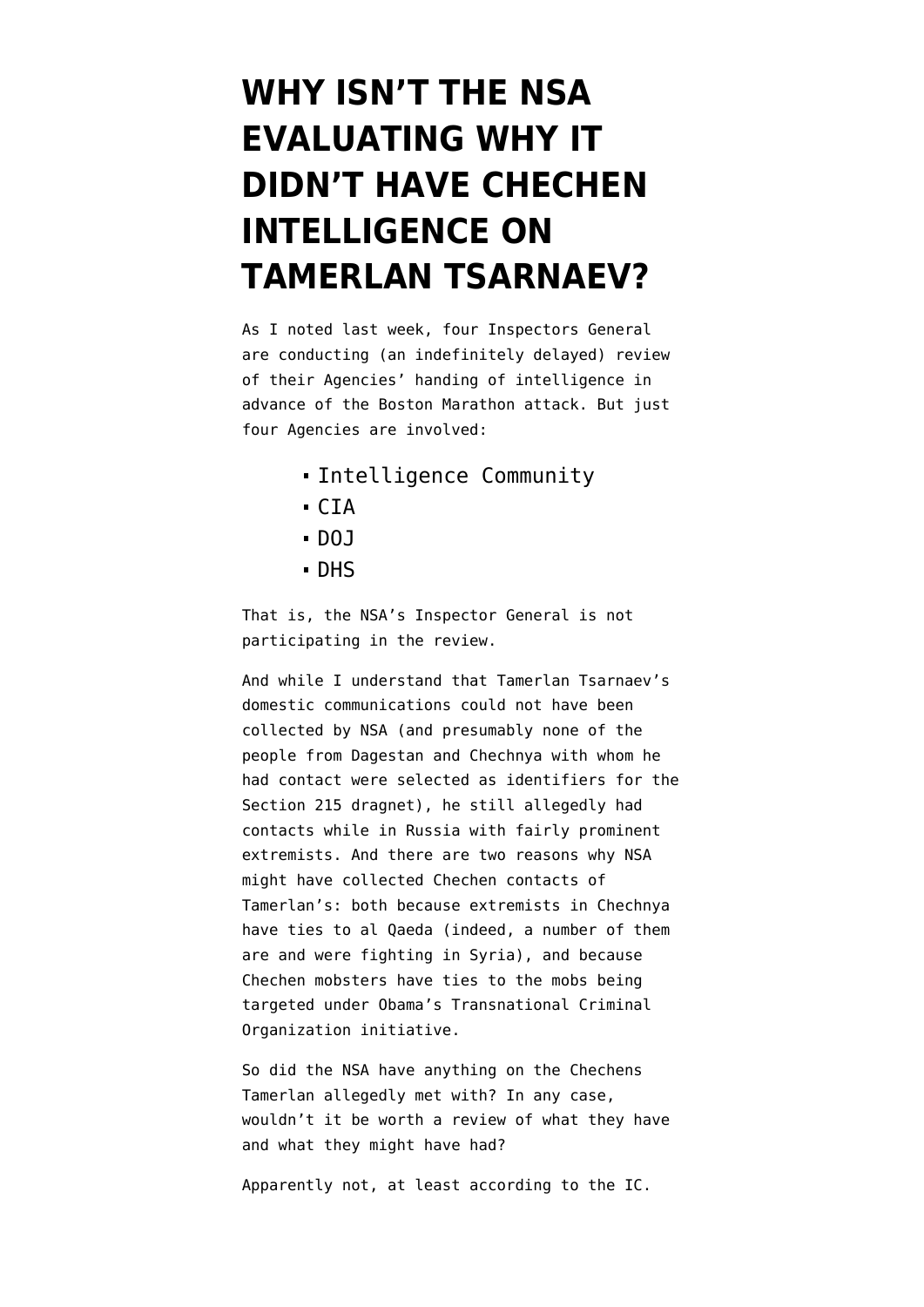There is precedent for protecting the NSA from such retroactive scrutiny. Recall that the 9/11 Commission [barely touched](http://www.thedailybeast.com/articles/2010/09/10/911-mystery-nsa-files-on-al-qaeda-attack-never-probed.html) what files the NSA might have had.

> [T]he 9/11 Commission, which went out of business in 2004, failed to conduct a thorough inspection of the government's most important library of raw intelligence on al Qaeda and the 9/11 plot. And nobody appears to have inspected that intelligence since.

> The archives, maintained by the National Security Agency at its headquarters in Fort Meade, Maryland, were reviewed—in a cursory fashion—only in the final days of the commission's investigation, and then only because of last-minute staff complaints that the NSA's vast database was being ignored.

> Throughout its investigation, staffers complained, the commission's leaders were fixated on what could be found in the terrorism files of the CIA and the FBI, the two big targets for criticism in the panel's final report, and largely ignored the NSA, the government's chief eavesdropping agency.

## [snip]

"It's always been frightening to me to consider what is still at the NSA, whatever we never had time to see," said a former commission staff member, who now works elsewhere in the federal government and is barred from speaking to the press for attribution. "It's kind of shocking to me that no one has tried to get back in there since. We certainly didn't see everything at NSA."

And I can imagine why, particularly after Edward Snowden started leaking, the NSA might not want to check whether it had data it simply missed. How embarrassing if it had to admit that it